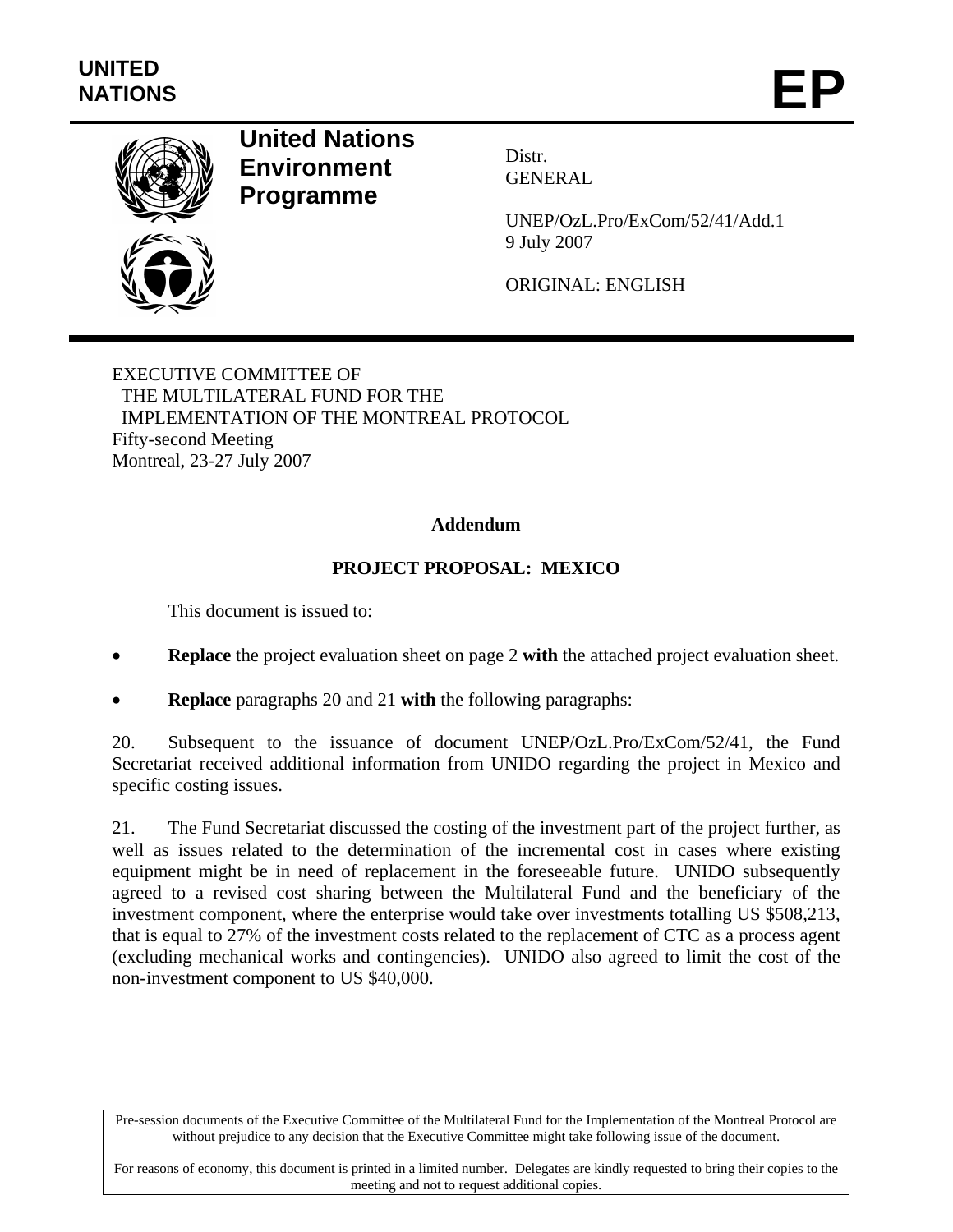# **RECOMMENDATION**

22. The Fund Secretariat recommends blanket approval of the project with associated support costs at the funding levels shown in the table below:

|     | <b>Project Title</b>                              | <b>Project Funding</b><br>(US \$) | <b>Support Cost</b><br>(US \$) | Implementing<br>Agency |
|-----|---------------------------------------------------|-----------------------------------|--------------------------------|------------------------|
| (a) | Umbrella project for terminal phase-out of<br>CTC | 1,518,094                         | 113,857                        | <b>UNIDO</b>           |